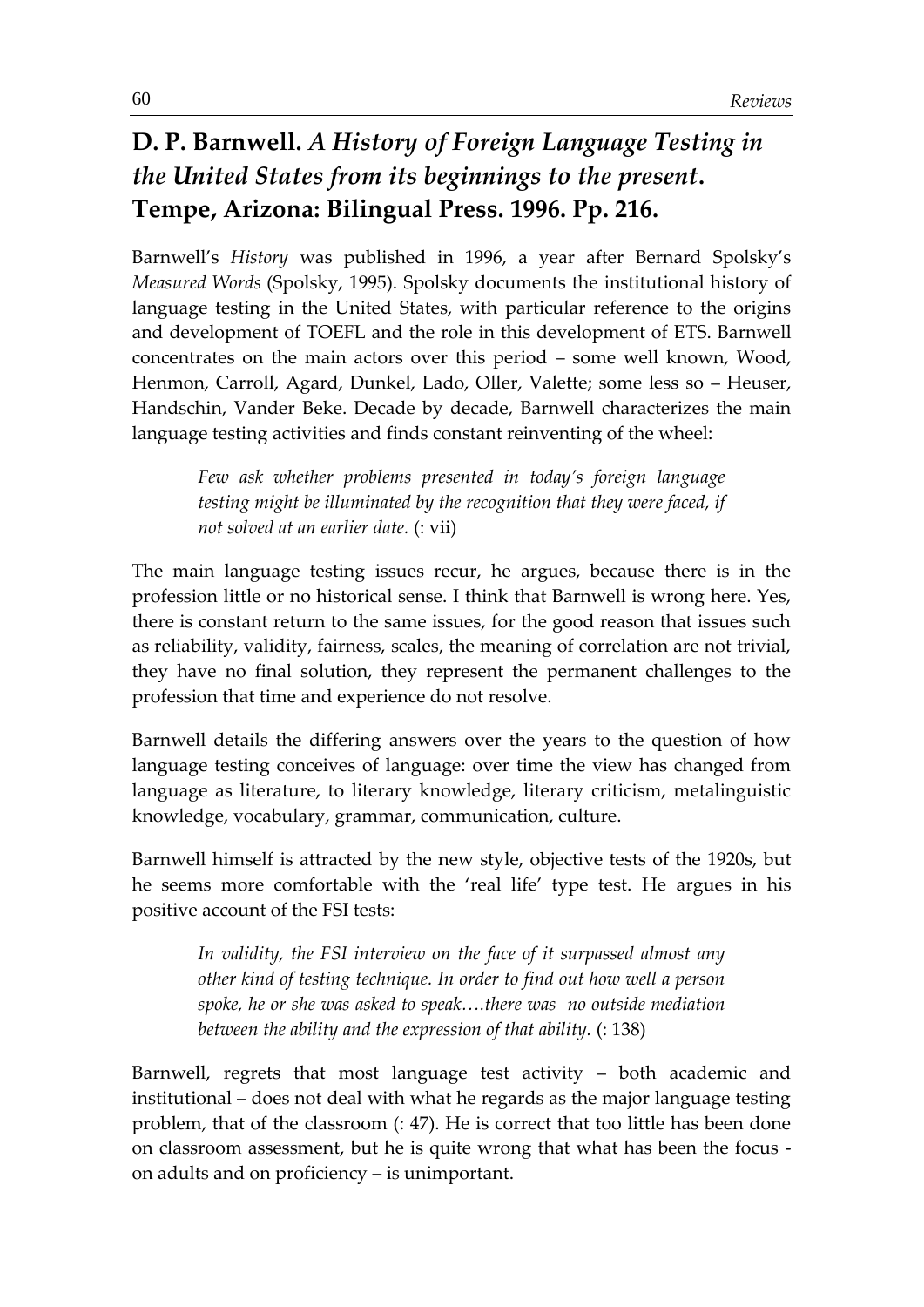Surveying foreign language testing in the US from its beginnings to the present, Barnwell hands the accolade to the 1920s decade. Since then the trajectory has been downhill:

*the 1920s in many ways stand as a high point in the history of foreign language testing*. (: 54)

He bases his claim on the following:

1. the decades that followed made no progress and simply returned to the advances of the 1920s:

*such issues as reliability and validity….these terms were thought of for the first time as being best established by experiment and statistics rather than through intuition and experience….the breakdown of the old test format which had been rooted in the teaching and testing of the classical languages and in which metalinguistic knowledge occupied a central role. This was replaced by tests that sought to measure 'functional' knowledge of the language.* (: 54)

2. the involvement of academics who 'enthusiastically committed themselves to language teaching and testing' (: 54/5).

And this seems to be what attracted Barnwell to the 1920s – the teaching–testing fusion. What primarily interested him, and what his book is substantially about is the history of foreign language **teaching** in the U.S. Hence his approval of Ben Wood's experiment (Wood, 1927) in New York City using the 1925 Regents examinations which found that:

*thousands of students were misplaced* (which) *Wood called….the sacrificing of bright students on the altar of mediocrity.* (: 72)

And later Henmon's more ambitious project (Henmon, 1929), the findings of which replicated those of Wood (: 41).

Barnwell's concern is primarily with achievement within an educational system. His chapter on 'The Proficiency Movement' makes clear his distaste for the expenditure of effort by language testers on concerns with adult learners which, in his view, are somewhat peripheral:

*Foreign language testers thus need to go beyond measuring proficiency and should ask why measured proficiency is so low in the language-learning population.* (: 190)

Barnwell is more persuasive when he is dealing with language teaching and achievement than when he tackles what I would regard as more narrowly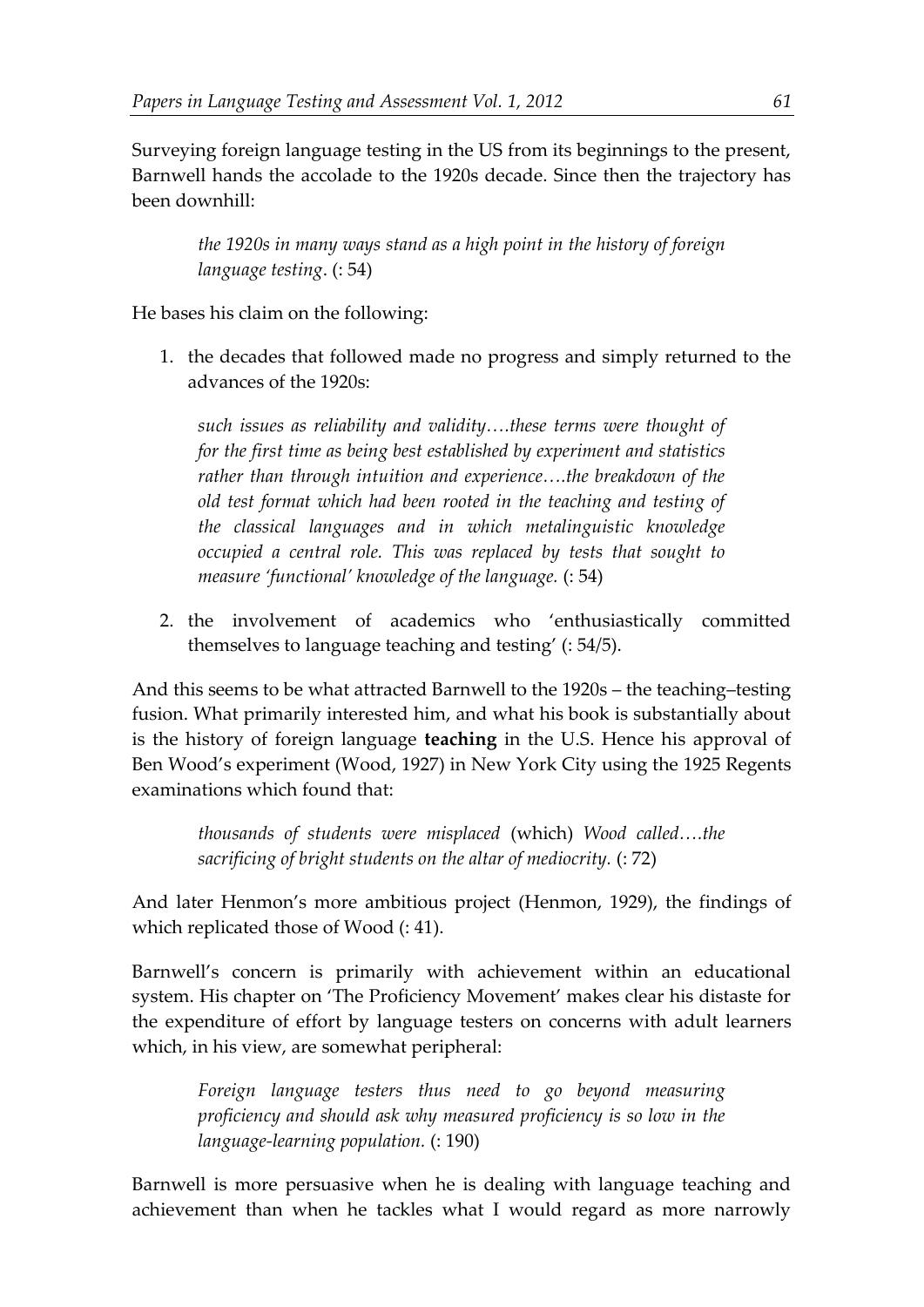language testing issues. He complains about the use of correlations (: 38), of statistics more generally (: 54) and of the use of the native speaker as a criterion (Chapter 8 *passim*). On this last issue, the native speaker, he seems confused (Davies, 2003). He writes:

*our knowledge of native speakers is at this stage quite inadequate to allow us to predict how they will assess non-native speech*. (: 156)

And then, just a few pages later, in discussing the training of apprentice raters of the ACFTL/ETS scale, he writes:

*the more formal training given to apprentice raters, the more their experience diverged from that of the native speaker.* (: 164)

But wait a minute! Hasn't he just told us that our knowledge of the native speaker is quite inadequate? How then can we know how these apprentice raters' experience diverged from that of the native speaker'?

Barnwell quotes Paikeday (1985) with approval (: 155) and proposes an alternative model to emulate 'the good foreign language speaker' (: 170).

Such an ambition is not all that far from recent proposals for an English as a Lingua (ELF) variety (Jenkins, 2000; Seidlhofer, 2001). But like these proponents of ELF, Barnwell has not reckoned with the problems attached to a vague criterion which will be used as a norm. Communicative success is not in itself generalizable, not with the analyses currently available.

Barnwell's praise for the 1920s is, as I have suggested, a plea for the fusion of language teaching and testing. Although he discusses the contribution over the decades of academia, government agencies, and testing organisations such as ETS, he finds them all wanting because they are so narrowly concerned with testing alone. This is a principled position, no doubt, and his many animadversions, notably against the ACTFL/ETS scale are well made, but the book does not give a serious account of language testing as it has been practiced and professionalised in the last half century, in the U.S. just as much as elsewhere.

Barnwell ends his book pessimistically:

*what has a century of testing achieved?...the real goal of testing is not to find out anything profound but merely to give grades, rewards and punishments - to classify because that is what the educational system needs.* (: 190)

And then he reveals what he thinks language testing should do: